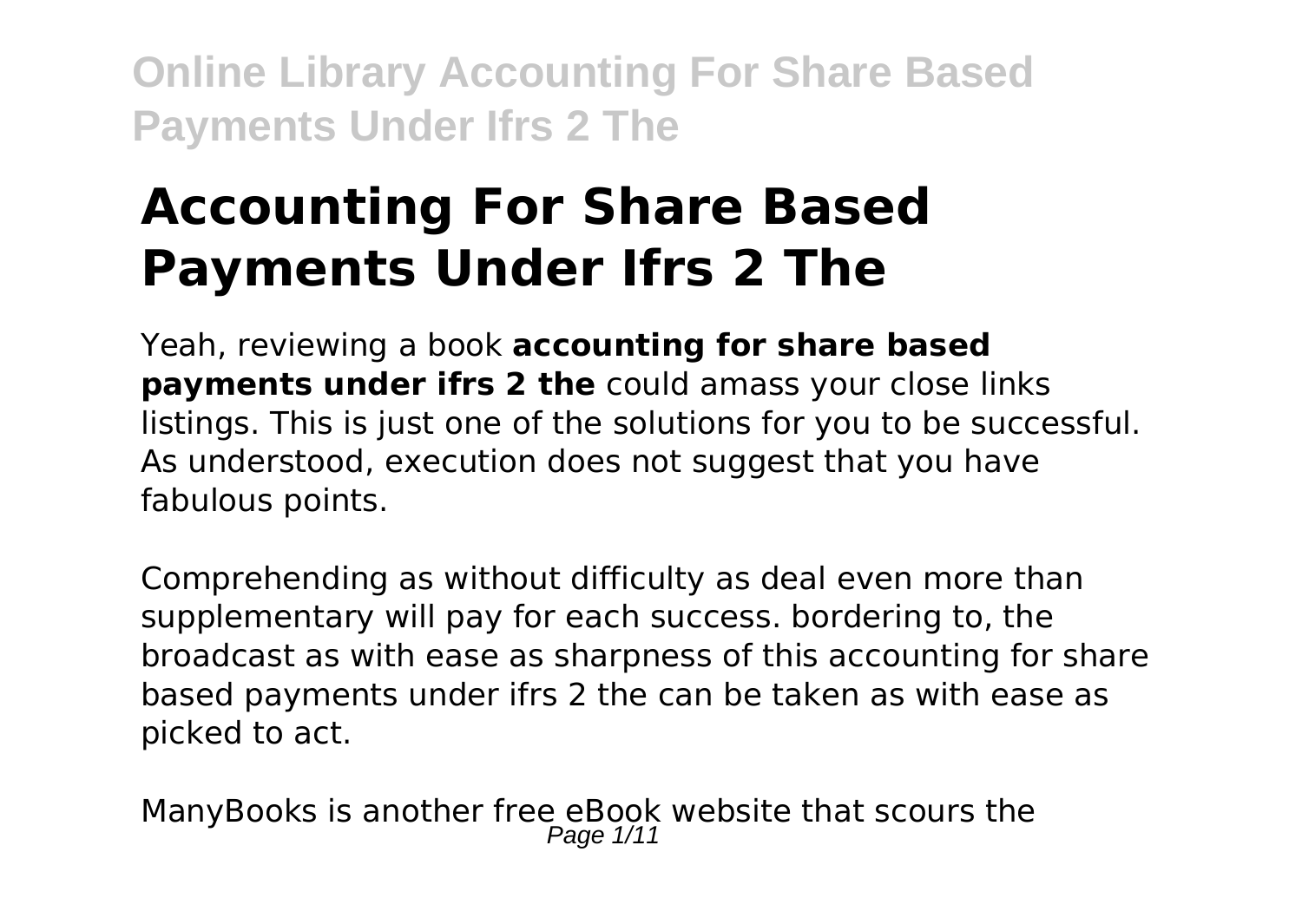Internet to find the greatest and latest in free Kindle books. Currently, there are over 50,000 free eBooks here.

#### **Accounting For Share Based Payments**

SAB 107 provides guidance related to share-based payment transactions with nonemployees, the transition from nonpublic to public entity status, valuation methods (including assumptions such as expected volatility and expected term), the accounting for certain redeemable financial instruments issued under sharebased payment arrangements, the classification of compensation expense, non-GAAP financial measures, first-time adoption of Statement 123R in an interim period, capitalisation  $of \dots$ 

#### **IFRS 2 — Share-based Payment - IAS Plus**

In June 2018 the FASB issued ASU 2018-07, which simplifies the accounting for share-based payments granted to nonemployees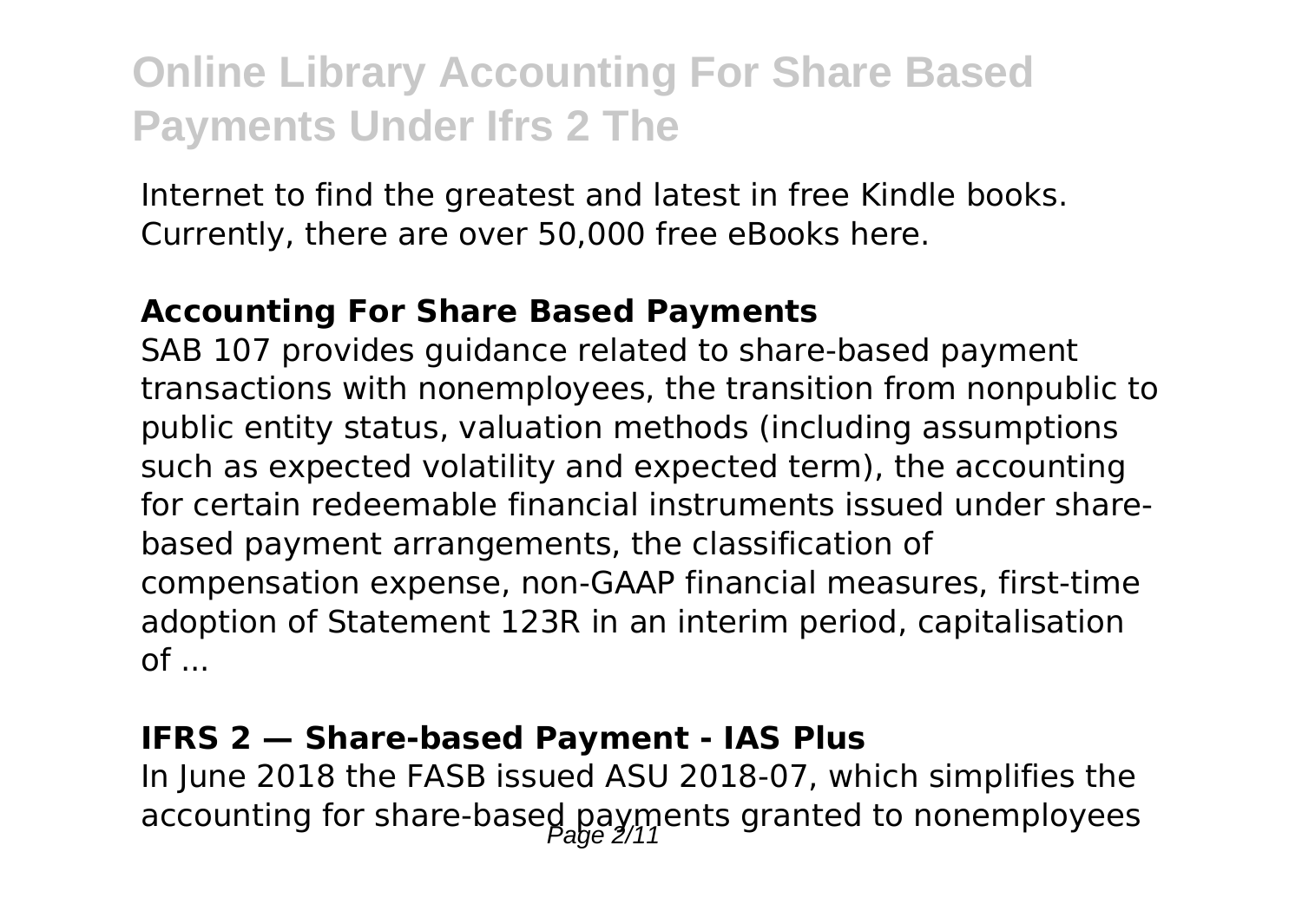for goods and services. Under the ASU, most of the guidance on share-based payments granted to nonemployees is aligned with the requirements for share-based payments granted to employees.

### **A Roadmap to Accounting for Share-Based Payment Awards ...**

This publication outlines key measurement principles and disclosure requirements for share-based payments under IFRS 2 Share-based Payment. Share-based payment awards (such as share options and shares) are common features of employee remuneration for directors, senior executives and other employees.

#### **Accounting for share-based payments under IFRS 2 – the**

**...**

Historically, the range of specific requirements for the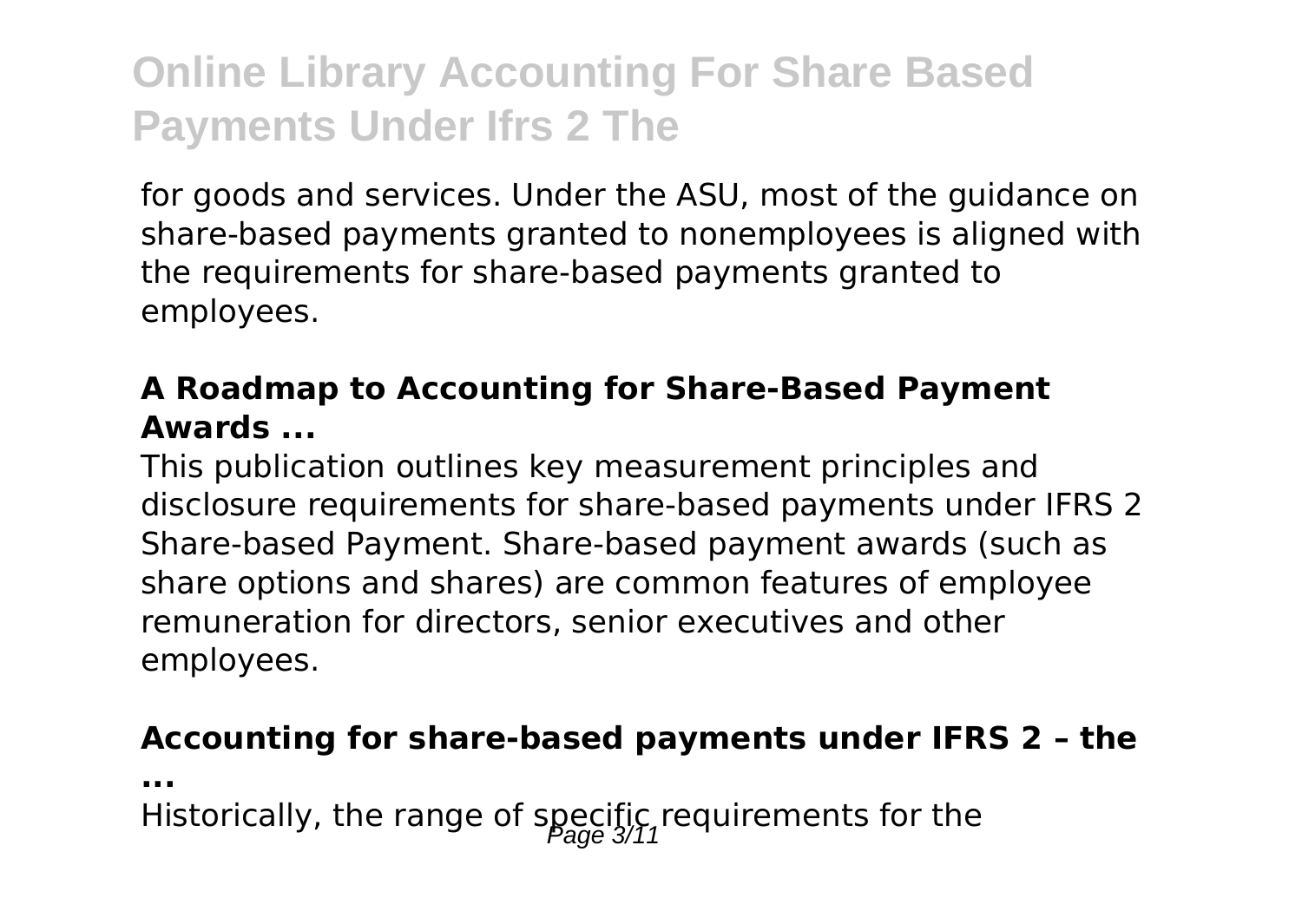accounting for share-based payments in national GAAPs has been diverse. Some countries have a relatively . long tradition of accounting for share-based payments. For example, in the US, APB 25 . Accounting for Stock Issued to Employees . was issued in 1972, and in

#### **Share-based payments – IFRS 2 handbook - KPMG**

changes to the accounting standards for share-based payments to employees in both public and nonpublic companies.1 It is important to note that while seemingly extensive and complex, the changes do not alter the underlying accounting principles for share-based compensation.

#### **Accounting for Share-Based Payments is Simplified**

Our latest edition explains accounting for share-based payments, ASC 718, in detail including Q&As, interpretive guidance and examples. Applicability. ASC 718, All companies with employee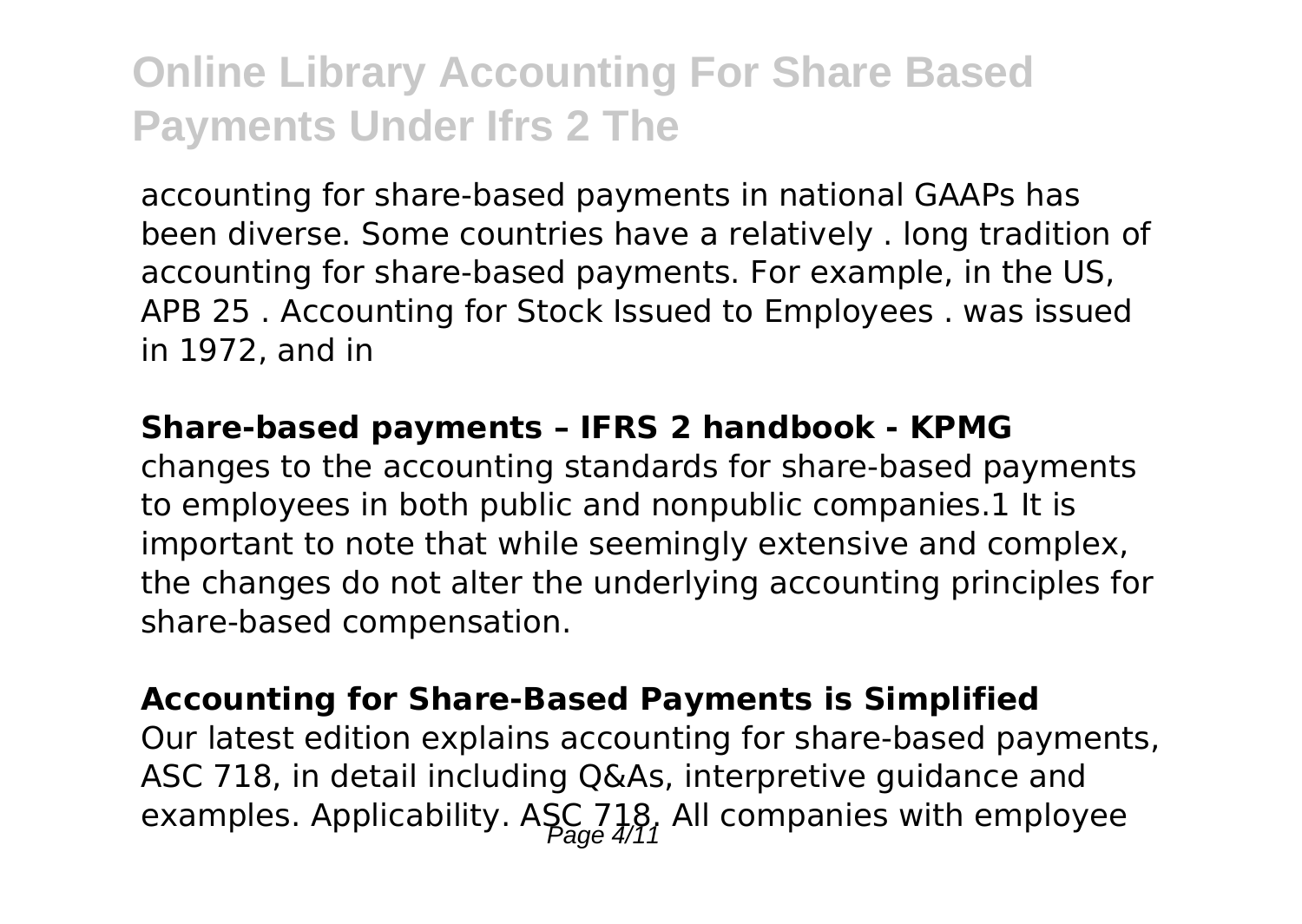or nonemployee share-based payment awards; Relevant dates. Effective immediately; Report contents. Scope; Measurement of awards

#### **Handbook: Share-based payments - KPMG**

Common Issues in Accounting for Share-based Payments Introduction. Providing share-based remuneration to senior employees and directors is a common way to incentivise, or simply "lock in" key people. It can also be an effective way for early-stage businesses to minimise cash outflow by using sharebased payment to pay other key suppliers.

#### **RSM INSIGHT: Common Issues in Accounting for Sharebased ...**

2 An entity shall apply this IFRS in accounting for all share-based payment transactions, whether or not the entity can identify specifically some or all of the goods or services received,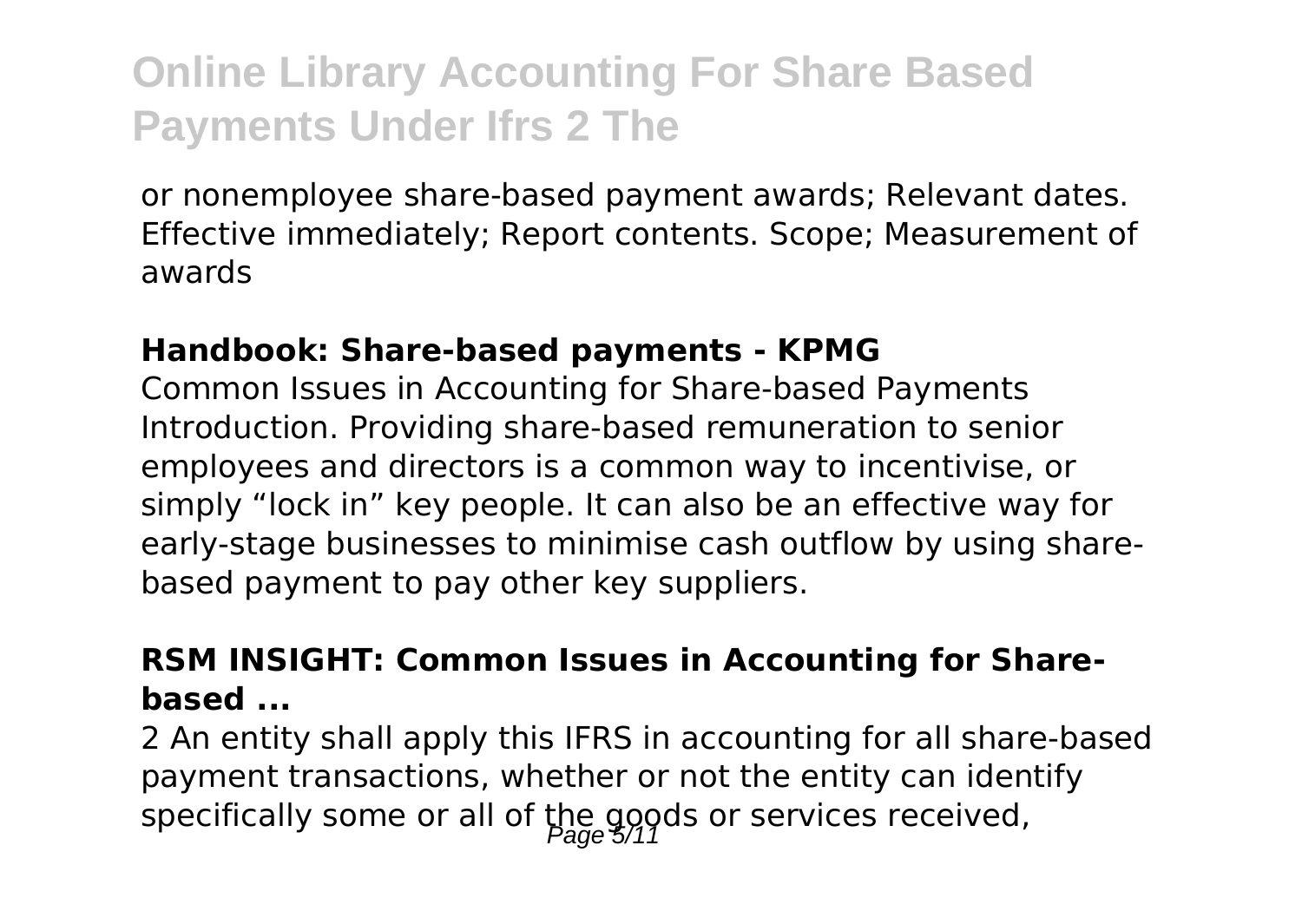including: (a) equity-settled share-based payment transactions, (b) cash-settled share-based payment transactions, and

#### **IFRS 2 Share-based Payment - Financial Analysis**

Recognition of share-based payment IFRS 2 requires an expense to be recognised for the goods or services received by a company. The corresponding entry in the accounting records will either be a liability or an increase in the equity of the company, depending on whether the transaction is to be settled in cash or in equity shares.

#### **IFRS 2, Share-based payment | ACCA Global**

share-based payments accounted for by an entity can therefore be an area with high/significant risk of material misstatement which requires greater audit focus. Situations to look out for, where entities may fail to identify and account for share-based payments, may include: Shares or share options issued to an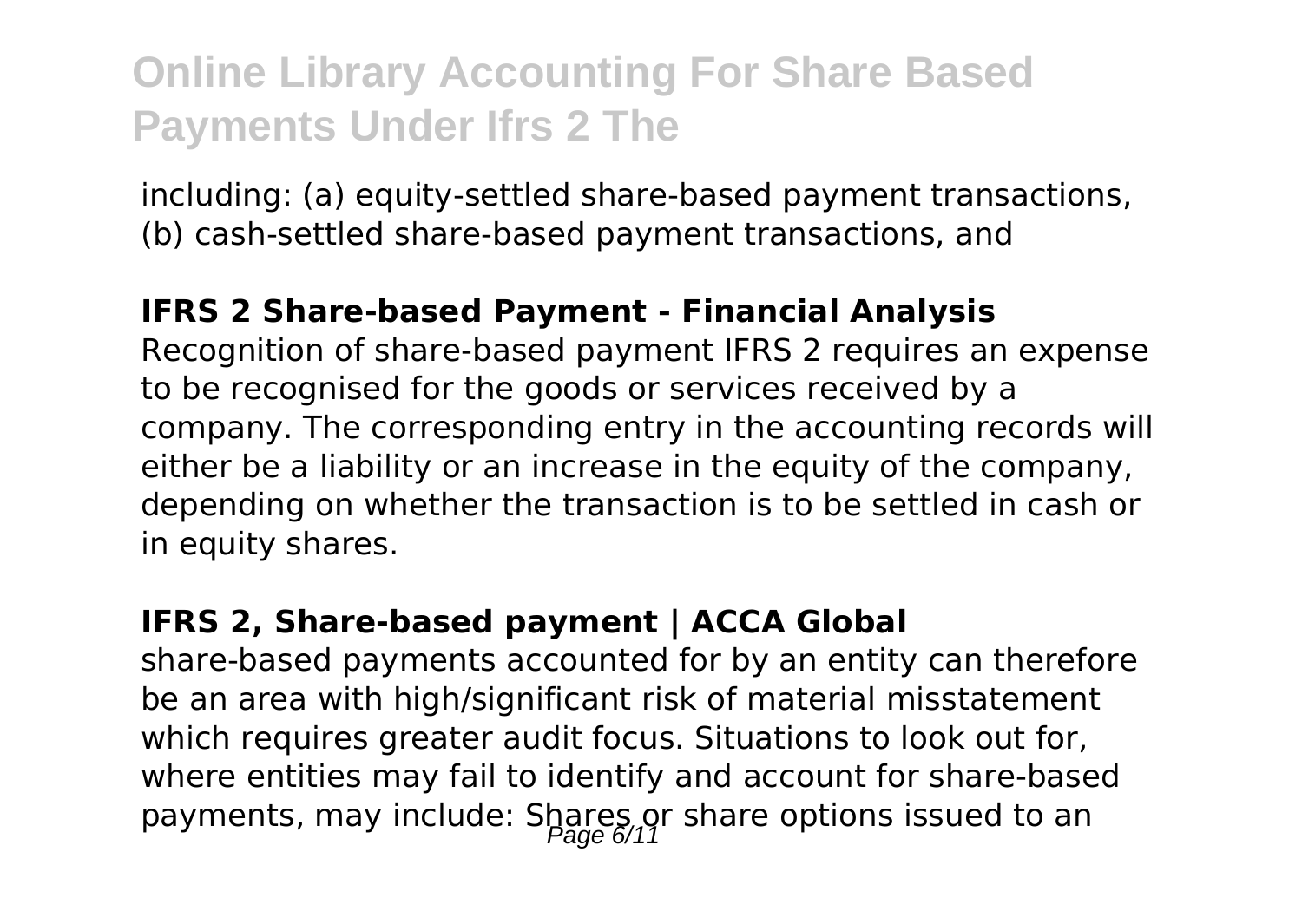entity's employees by a

### **Audit of ShAre-BASed PAymentS - ISCA**

The basic recognition principle is to recognize goods or services received in a share-based payment transaction when the goods are obtained or as the services are received. Goods or services acquired should be recognized as expenses in profit or loss unless they qualify for recognition as assets. That's the debit side of an accounting entry.

### **IFRS 2 Share-Based Payment - CPDbox - Making IFRS Easy**

IFRS 2 Share-based Payment (the "Standard") is the financial reporting standard dealing with share based payments. It was first introduced in 2005, and is considered to be one of the most complex standards. One complexity is due to the calculation of share options where vesting is based on a market condition.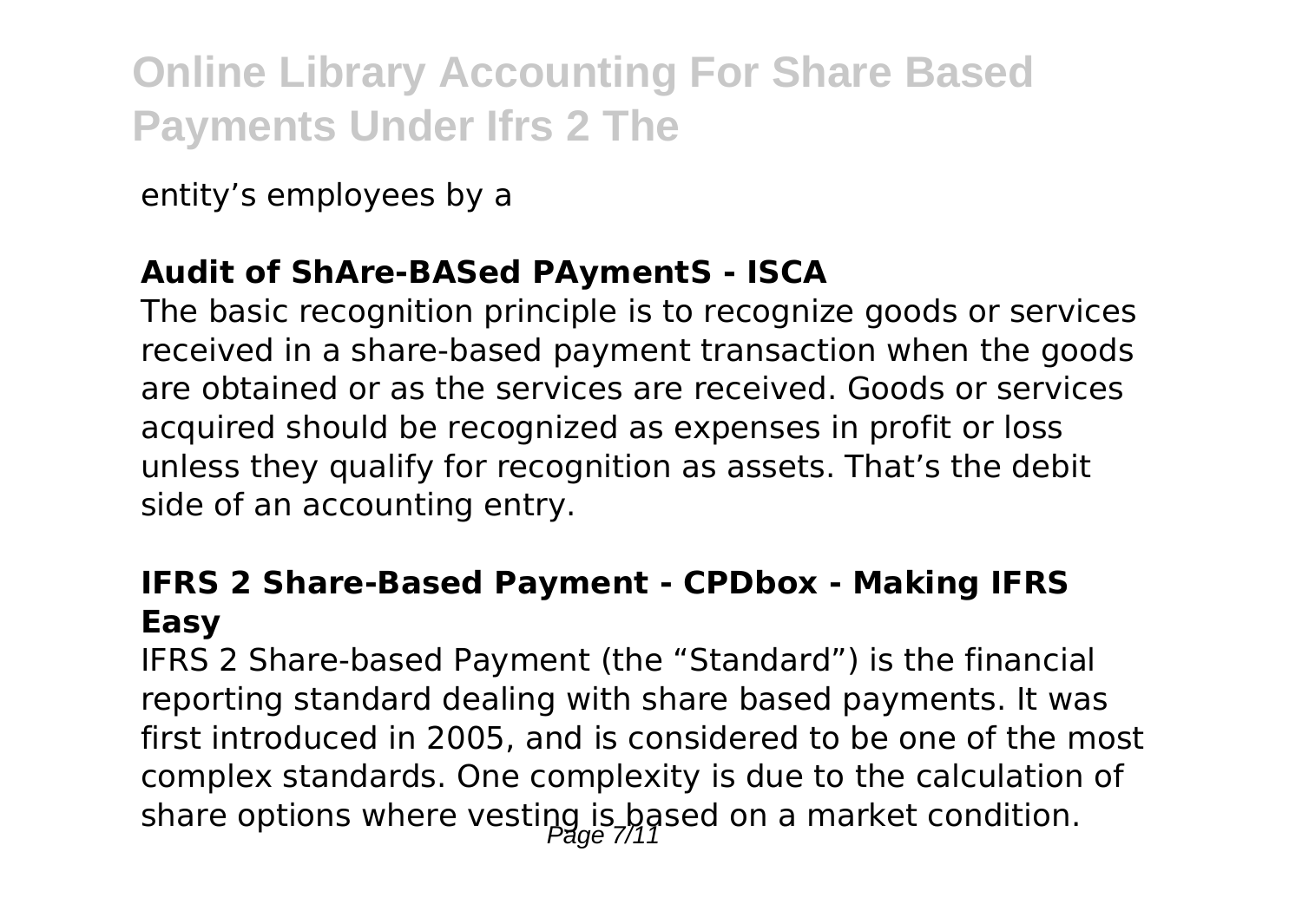### **IFRS 2 - How to Calculate Fair Value for Share Based ...**

Accounting for Share-Based Payments Share. Facebook Twitter Email. 8. Estimated CPE. Tuition \$1,395.00. Course Number 16-IL-266-EE. Course Leader Dan Gode. Hotel / Venue Details View Details. 8. Estimated CPE. Tuition \$1,395.00. Course Number 16-IL-266-EE. Course Leader Dan Gode. Hotel / Venue ...

## **Accounting for Share-Based Payments - KPMG Executive Education**

IFRS 2®, Share-based Payment, applies when a company acquires or receives goods and services in exchange for an equity-based payment. These goods can include inventories, property, plant and equipment, intangible assets, and other nonfinancial assets. Services can include that provided by employees in exchange for an equity-based payment eg share ...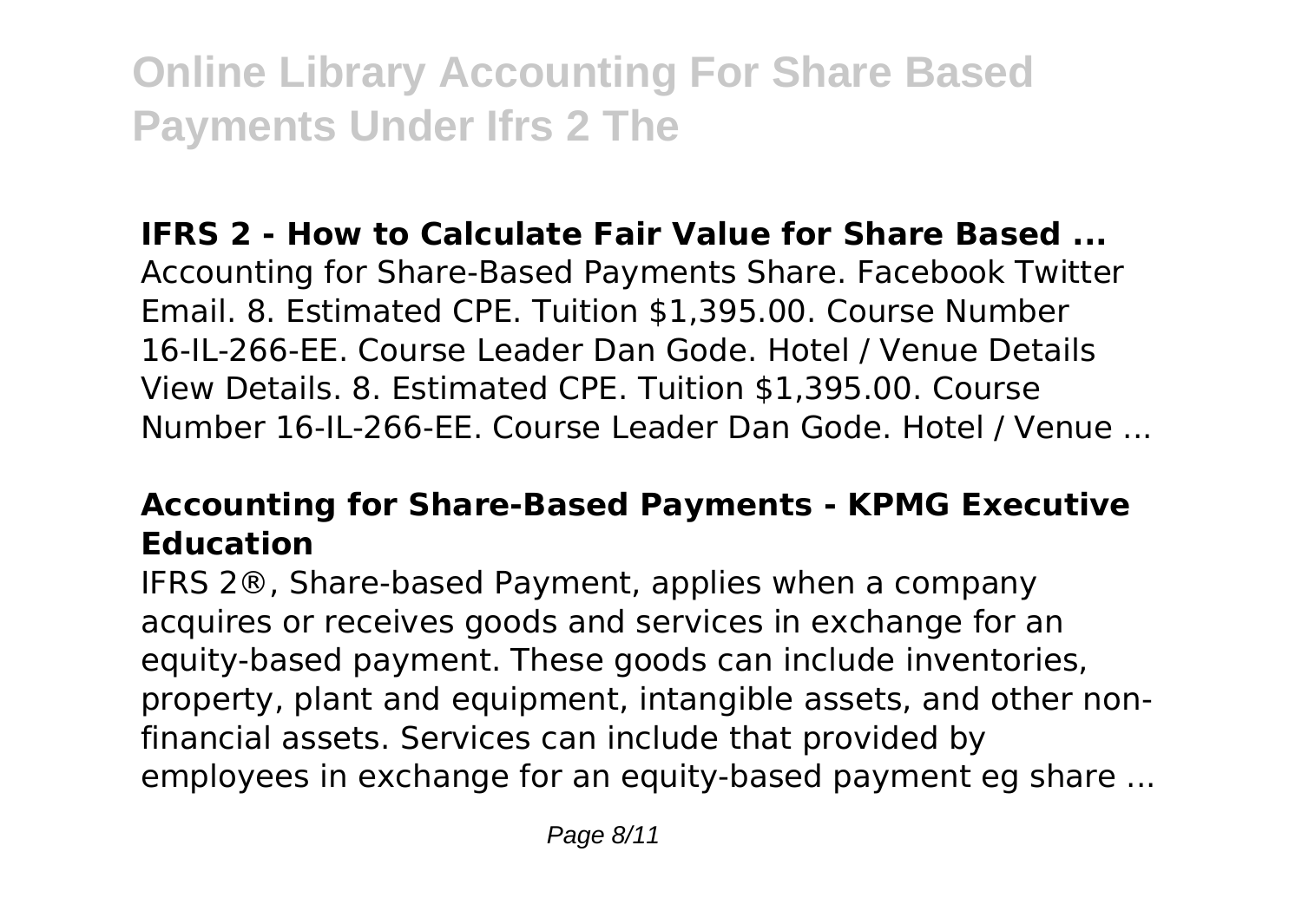## **Share-based payment | DipIFR | Students | ACCA | ACCA Global**

Guidance Note on Accounting for Share-based Payments (The following is the text of the Guidance Note on Accounting for Share-based Payments, issued by the Institute of Chartered Accountants of India. This Guidance Note is applicable for entities that are not required to follow Indian Accounting **Standards** 

### **Draft Guidance Note on Accounting for Share-based Payments**

Share-based payment (IFRS 2) Leases (IFRS 16) Statement of cash flows (IAS 7) Non current assets held for sale and discontinued operations (IFRS 5) The effects of foreign exchange (IAS 21) Operating segments (IFRS 8) ... GX Accounting reminders September 2020 ` ...